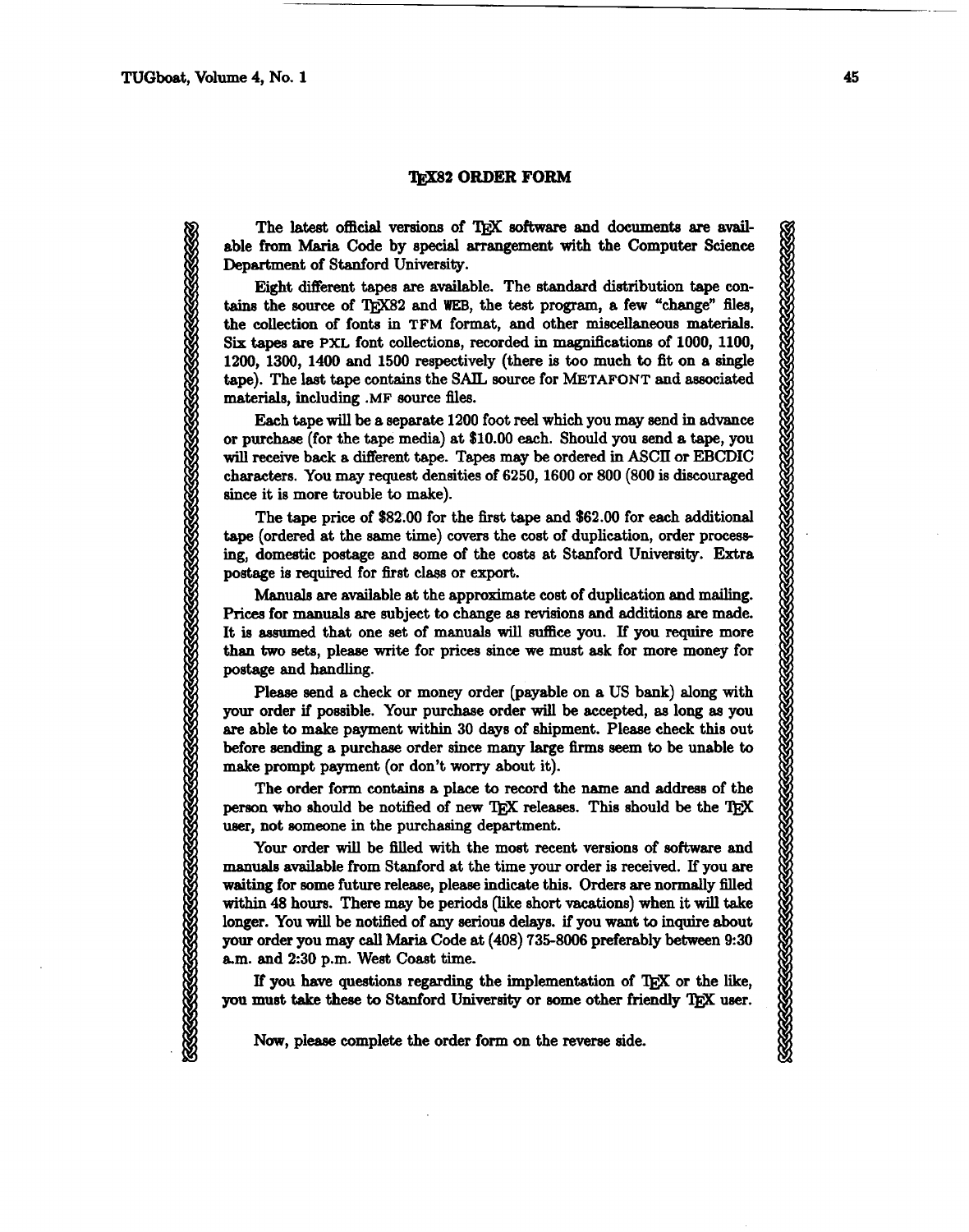# **TEX82 ORDER FORM**

| density $(6250, 1600 \text{ or } 800)$ =<br>** TAPES **                                                                                                                                                                                                                                                   | <u> Alexandria de la contrada de la contrada de la contrada de la contrada de la contrada de la contrada de la c</u> |
|-----------------------------------------------------------------------------------------------------------------------------------------------------------------------------------------------------------------------------------------------------------------------------------------------------------|----------------------------------------------------------------------------------------------------------------------|
|                                                                                                                                                                                                                                                                                                           | characters $(ASCII or EBCDIC) =$                                                                                     |
| TEX standard distribution tape.                                                                                                                                                                                                                                                                           |                                                                                                                      |
| Font library (1000PXL)                                                                                                                                                                                                                                                                                    |                                                                                                                      |
| Font library (1100PXL)                                                                                                                                                                                                                                                                                    | $(1000 = 200 \text{ pixels/inch},$                                                                                   |
| Font library (1200PXL)                                                                                                                                                                                                                                                                                    | $1100 = 220$ pixels/inch, etc.)                                                                                      |
| Font library (1300PXL)<br>$\frac{1}{2}$                                                                                                                                                                                                                                                                   |                                                                                                                      |
| Font library (1400PXL)                                                                                                                                                                                                                                                                                    |                                                                                                                      |
| Font library (1500PXL)                                                                                                                                                                                                                                                                                    |                                                                                                                      |
| METAFONT (available only in SAIL ASCII)                                                                                                                                                                                                                                                                   |                                                                                                                      |
|                                                                                                                                                                                                                                                                                                           | Total number of tapes.                                                                                               |
| Tape costs: \$82.00 for first tape; \$62.00 for each additional.                                                                                                                                                                                                                                          |                                                                                                                      |
|                                                                                                                                                                                                                                                                                                           |                                                                                                                      |
| Media costs: \$10.00 for each tape required.                                                                                                                                                                                                                                                              |                                                                                                                      |
|                                                                                                                                                                                                                                                                                                           |                                                                                                                      |
|                                                                                                                                                                                                                                                                                                           | <b>** MANUALS **</b>                                                                                                 |
| TEX82 - \$20.00                                                                                                                                                                                                                                                                                           | Test Manual - \$8.00                                                                                                 |
| $WEB - $10.00$                                                                                                                                                                                                                                                                                            | TEXware - \$8.00                                                                                                     |
|                                                                                                                                                                                                                                                                                                           |                                                                                                                      |
|                                                                                                                                                                                                                                                                                                           |                                                                                                                      |
| Domestic book rate: no charge.<br>Domestic first class: \$2.50 for each tape and each manual.<br>Export surface mail: \$2.50 for each tape and each manual.<br>Export air mail to North America: \$4.00 each.<br>Export air mail to Europe: \$7.00 each.<br>Export air mail to other areas: \$10.00 each. |                                                                                                                      |
|                                                                                                                                                                                                                                                                                                           | Postage cost = $\sqrt[3]{}$                                                                                          |
| (make checks payable to Maria Code)                                                                                                                                                                                                                                                                       | $Total order = $$                                                                                                    |
| Name and address for shipment:                                                                                                                                                                                                                                                                            | Person to contact (if different):                                                                                    |
|                                                                                                                                                                                                                                                                                                           |                                                                                                                      |
|                                                                                                                                                                                                                                                                                                           | Telephone                                                                                                            |

Send **to: Maria** Code, DP **Services,** 1371 **Sydney** Dr., Sunnyvale, CA 94087

 $\sim$  -  $\sim$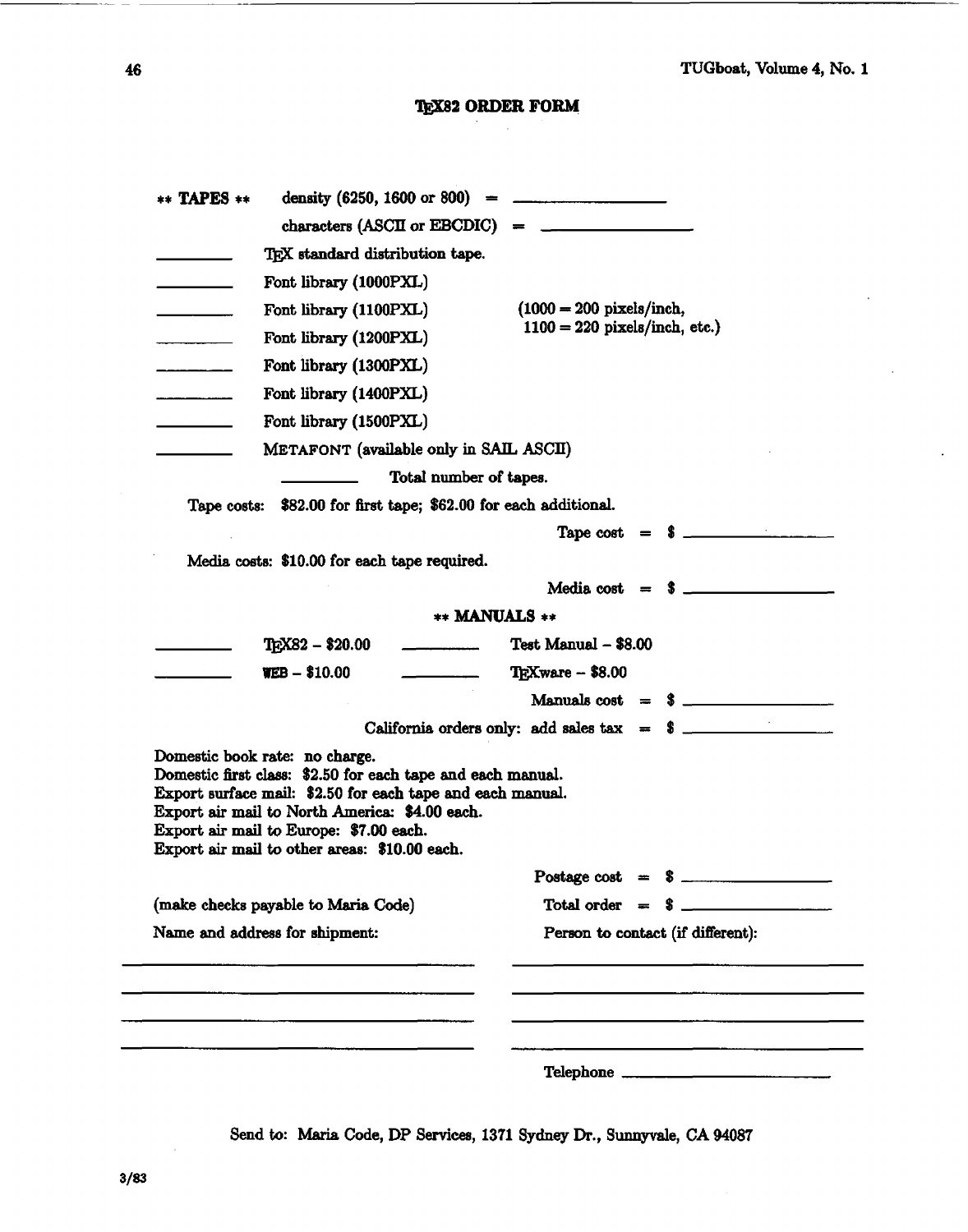## **TRX** Users Group *Membership/Order Form*

### Request **for Information**

The TEX Users Group publishes a membership list containing information about the types of **equip**  ment on which members' organizations plan to or have installed TEX, and about the applications for which TRX would be used. It is important that this information be complete and up-to-date.

Please **answer** the questions below, and **also** those on the other side of this form, obtaining information from the most knowledgeable pereon at **your**  installation if necessary. Some sites **have** more **than**  one computer system on which TEX has been or might be installed. Please list **dl** such **machines below.** Output device information should be **given**  on the other side.

If you need more apace than is provided here, feel free to **use** additional paper. Your cooperation is appreciated.

- *Send completed* **form with -ttance**  (checks, money orders, **UNESCO** coupons) to: <sup>1</sup> completed form w<br>
cks, money orders,<br> **IEX Users Group**<br>
/o American Mather **c/o American** Mathematical **8ociety**  P.O. **Box 1571, Annex Station**  Providence, **Rhode Island** 02901, U.S.A.
- **0** For foreign bank transfers the name and **addreas** of the AMS bank **ia:**  Rhode IuIand **Hoepital** 'I'rwt **National Bank One Hospital Trust Plaza** Providence, Rhode Island 02903, **U.S.A..**
- *General* correspondence about **TUG** should be addressed **to:**  T@C **Usere Group c/o American** Mathemstical **Society P.O.** Box 6248 Providence, Rhode Island 02940, U.S.A.

Name: Mail to (if **different):** 

Address:

| <b>QTY</b> | <b>ITEM</b>                                                                                                                                                | <b>AMOUNT</b> |  |
|------------|------------------------------------------------------------------------------------------------------------------------------------------------------------|---------------|--|
|            | TUG Membership - 1983 (includes TUGboat subscription) @ \$20.00 each*                                                                                      |               |  |
|            | TUGboat Library Subscription - 1983 @ \$20.00 each*                                                                                                        |               |  |
|            | TUGboat Foreign Air Mail Postage Option @ \$12.00 each * (see page 3, Vol. 4, No. 1)                                                                       |               |  |
|            | TUGboat Back Issues 1980 #1(1 copy, no charge) 1981 @\$10.00/issue 1982 @\$15.00/issue circle issue(s) desired: additional @\$10.00/copy #1, #2, #3 #1, #2 |               |  |
|            | The Joy of TEX (revised preliminary edition, 1982) @ \$10.00 each                                                                                          |               |  |
|            | TEX Lectures on Tape (see cover 3, Vol. 4, No. 1)                                                                                                          |               |  |
|            | Max Díaz's Fácil TEX (macro package supplement; revised 10/81) @ \$8.00 each                                                                               |               |  |

**\*F@ air mail postage option ie mailable for members/uubucribere outside North America (Sd.** mail **pontage is** included.) TOTAL ENCLOSED:

### **Membership List Information**

Institution (if not part of address):

Title:

Phone:

Specific applications or reason for interest in TEX:

My installation **can** offer **the** following **software** or **technical** euppart to TUG:

Please list high-level TEX users at your site who would not **mind kg** contacted for information; **give** name, address, **and**  telephone.

(Prepayment in U.S. dollars required)

Date:

Status of TEX: [ ] Being installed [ ] Up and running since [ ] Under consideration Version of T<sub>E</sub>X: [ ] SAIL Pascal: [ ] TgX82 [ ] TgX80 [ ] Other (describe)

From whom obtained:

Approximate number of users: Computer system(8):